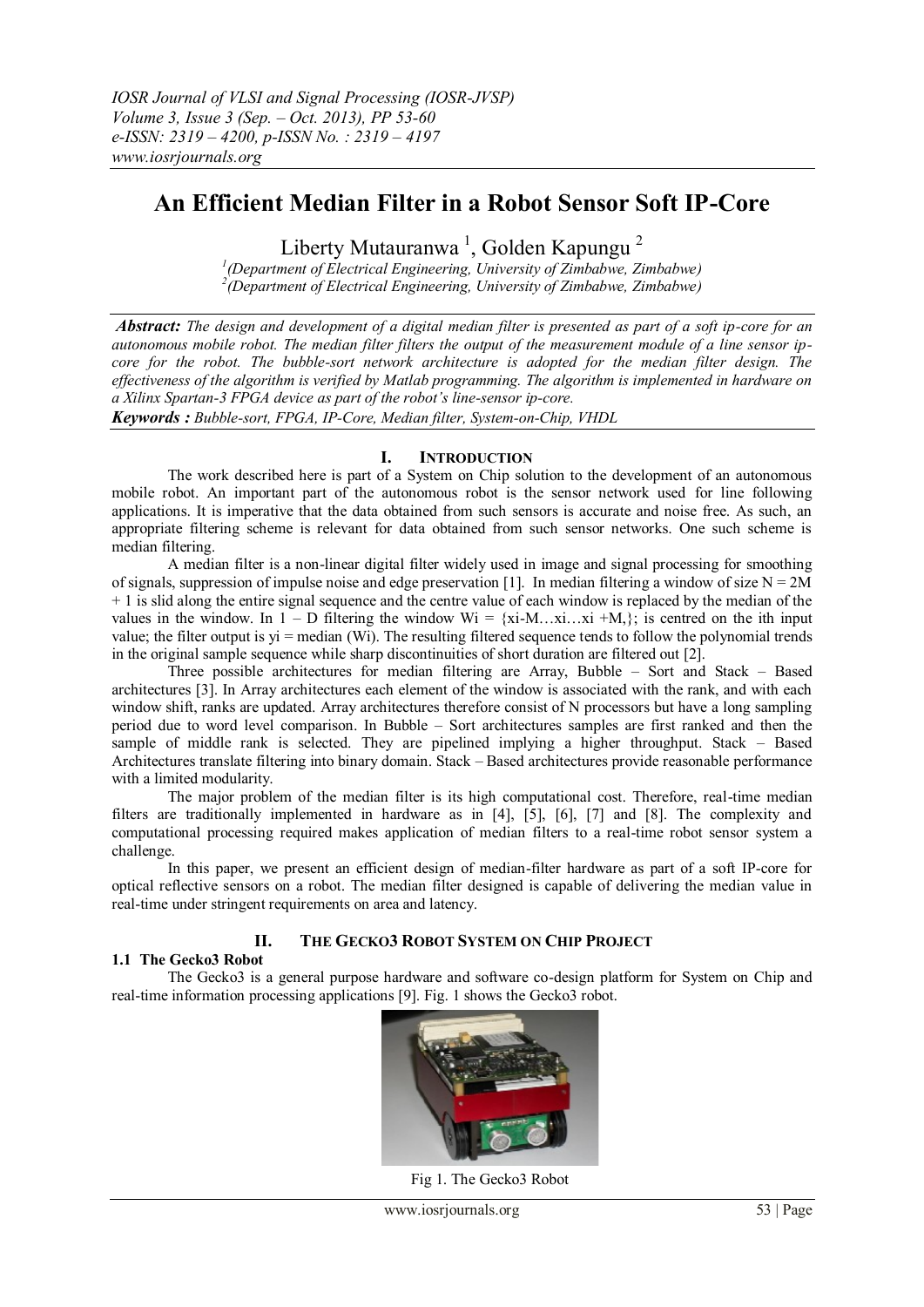It is in the form of a credit card size robot that is rich with sensors and actuators. An on-board FPGA performs all the real-time processing and control tasks.

#### **1.2 The System-on-Chip Gecko3 Application**

The broader goal of the project was the development of the Gecko3 into an autonomous mobile robot as a System on Chip solution on the on-board Xilinx Spartan-3 FPGA. The Microblaze RISC processor was instantiated as the microprocessor core for the application and soft ip cores were developed for the sensor and actuator hardware for the robot. Fig. 2 illustrates the Gecko3 System on Chip solution.



Fig 2. The Gecko3 System on Chip System showing the Line Sensor IP- Core

#### **1.3 The Line Sensor IP-Core**

Two of the robot's sensors are the Optical Reflective Sensors – a pair of sensors underneath the robot used for line following applications. Each sensor comprises of an infra-red emitter and pin photodiode. The emitter emits infra-red radiation onto the surface over which it is placed, whilst the photodiode detects the infrared reflection off it. The photodiode outputs a current signal that is a measure of the colour or shade of the surface [10]. A Delta Sigma ADC converts the current signal into a signal that can be processed digitally [11]. Fig.3 shows the picture of the Optical Reflective Sensors underneath the robot.



The TCND5000 Reflective Optical **Sensors on the Gecko3 Robot** 

Fig 3. The Reflective Optical Sensors underneath the Robot

The IP – Core developed converts the output of the ADC into a decimal value that is a representation of the shade of the surface over which it is placed. The requirement for the developed soft ip-core for these sensors was to enable the use of the sensors to accurately distinguish different grayscale shades [12]. To achieve this, the design of the IP Core, here referred to as the Line Sensor IP-Core, was divided into two modules – a Measurement Module (that would detect the shade over which the sensor is placed) and a Filter Module that would filter the output of the Measurement Module. Fig. 4 shows the concept of the Line Sensor IP-Core and its connection to external sensor hardware.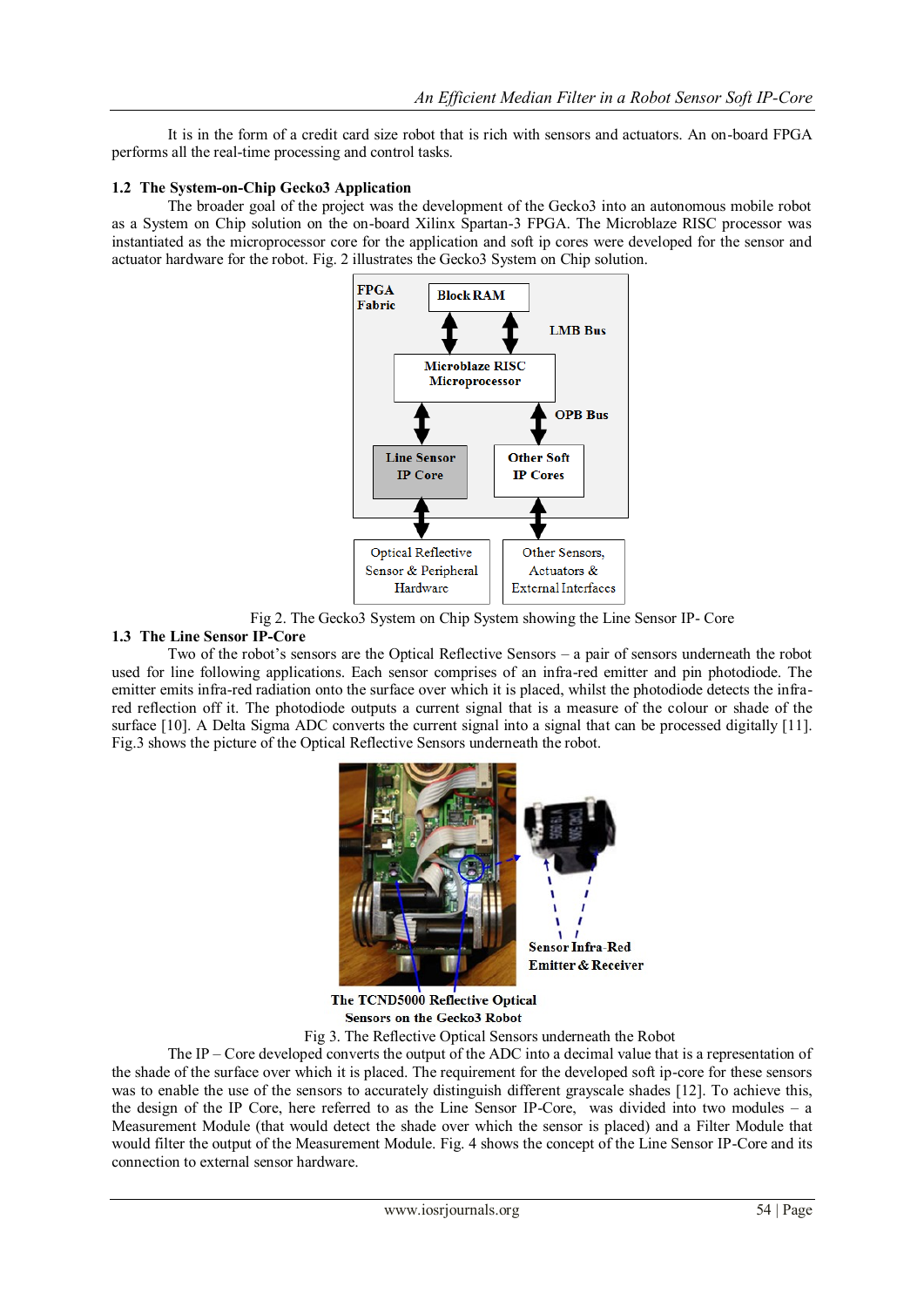This paper discusses the design, development and implementation of a median filter as the filter module of the Line Sensor IP Core.



Fig 4. The Line Sensor IP Core Design Concept

#### **III. THE FILTER MODULE**

#### **3.1 Filtering Requirements**

The measurement module outputs an unsigned decimal value that relates to the shade of the surface over which the sensor is positioned. The module is configurable for its bit resolution output with bit resolution configuration varying from 4 bit to 10 bit. The requirement was for the module to enable the sensor ip-core to distinguish different grayscale shades accurately for all bit resolution configurations. Outputs of the measurement module displayed that although it distinguished different grayscale shades, there was still evidence of impulse noise for all the bit resolution configurations.

An appropriate filter was required to remove this noise. The selected filter had to adequately filter the data for all bit resolutions without imposing excessive timing and hardware constraints on the IP-Core. The median filter was selected as the appropriate filter. A software algorithm was developed in Matlab to verify this. Simulations on data obtained from the measurement module gave various values for the median filter's minimum order for the different bit resolution configurations. The minimum median filter order requirements for all the bit resolution configurations are given in Table I.

| MEDIAN FILTER MINIMUM ORDER REQUIREMENTS (MATLAB)<br><b>TABLE II.</b> |  |  |  |  |  |  |  |
|-----------------------------------------------------------------------|--|--|--|--|--|--|--|
| <b>Bit Resolution</b>                                                 |  |  |  |  |  |  |  |
| Minimum Median Filter Order                                           |  |  |  |  |  |  |  |

TABLE I.

#### **IV. THE MEDIAN FILTER DESIGN & IMPLEMENTATION**

### **4.1 The Algorithm Architecture**

The Bubble-Sort Architecture was adopted as it offers a highly modular reusable design structure, limited hardware design complexity and a high throughput. The adopted Bubble-Sort Architecture structure is illustrated in Fig. 5.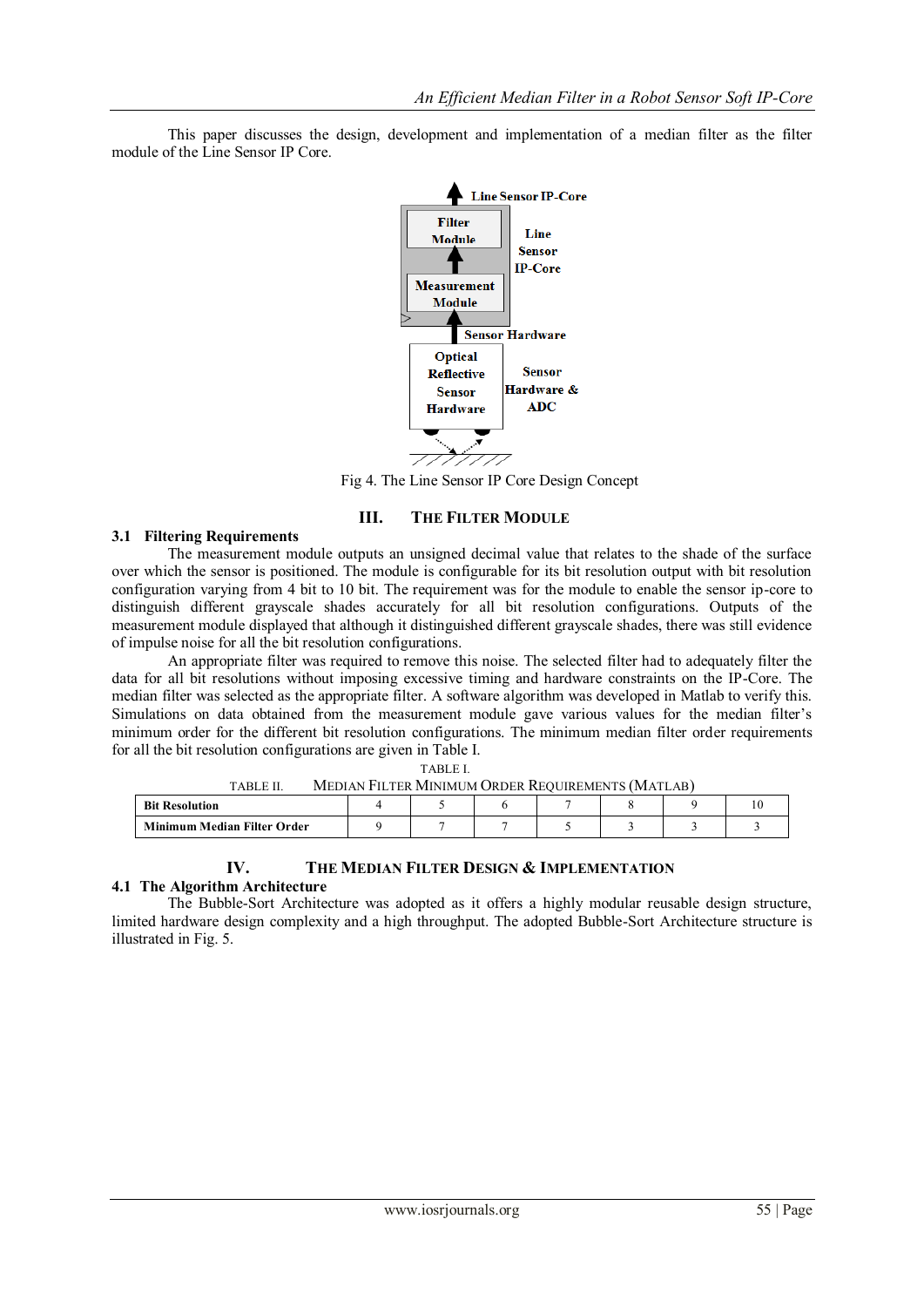

Fig 5. The Basic Structure of a Bubble-Sort Median Filter Architecture (Order 3)

# **4.2 Median Filter Design**

A Finite State Machine – Datapath [13] design approach was adopted for the realization of the median filter. The high level interface block diagram for this design is illustrated in Fig. 6.



Fig 6. The Median Filter Design Structure

Table II explains the meanings of the inputs and outputs of the median filters.

| LABLE III.<br>THE MEDIAN FILTER INPUTS AND OUTPUTS |                  |                        |  |  |  |
|----------------------------------------------------|------------------|------------------------|--|--|--|
| Port                                               | <b>Direction</b> | <b>Description</b>     |  |  |  |
| i Data (g Bus Width:0)                             | 1n               | Input Data Sample      |  |  |  |
| i Data Valid                                       | ٠.<br>1n         | Input Data Valid Flag  |  |  |  |
| g Order                                            | generic          | Filter Order (N)       |  |  |  |
| g Bus Width                                        | generic          | Sample Bus Width       |  |  |  |
| Median                                             | out              | <b>Filter Output</b>   |  |  |  |
| o Data Vld                                         | out              | Output Data Valid Flag |  |  |  |

TABLE III. THE MEDIAN FILTER INPUTS AND OUTPUTS

*i* Data is the data input port of the filter whilst *Median* is the data output port. *i\_Data\_Valid* and *o* Data Valid are flags that signify when a new sample of data is coming into the filter and a new median processed output is coming out respectively. *g\_Bus\_Width* and *g\_Order* are generic settings that the user sets for the filter data bus width and the filter order according to their requirements respectively.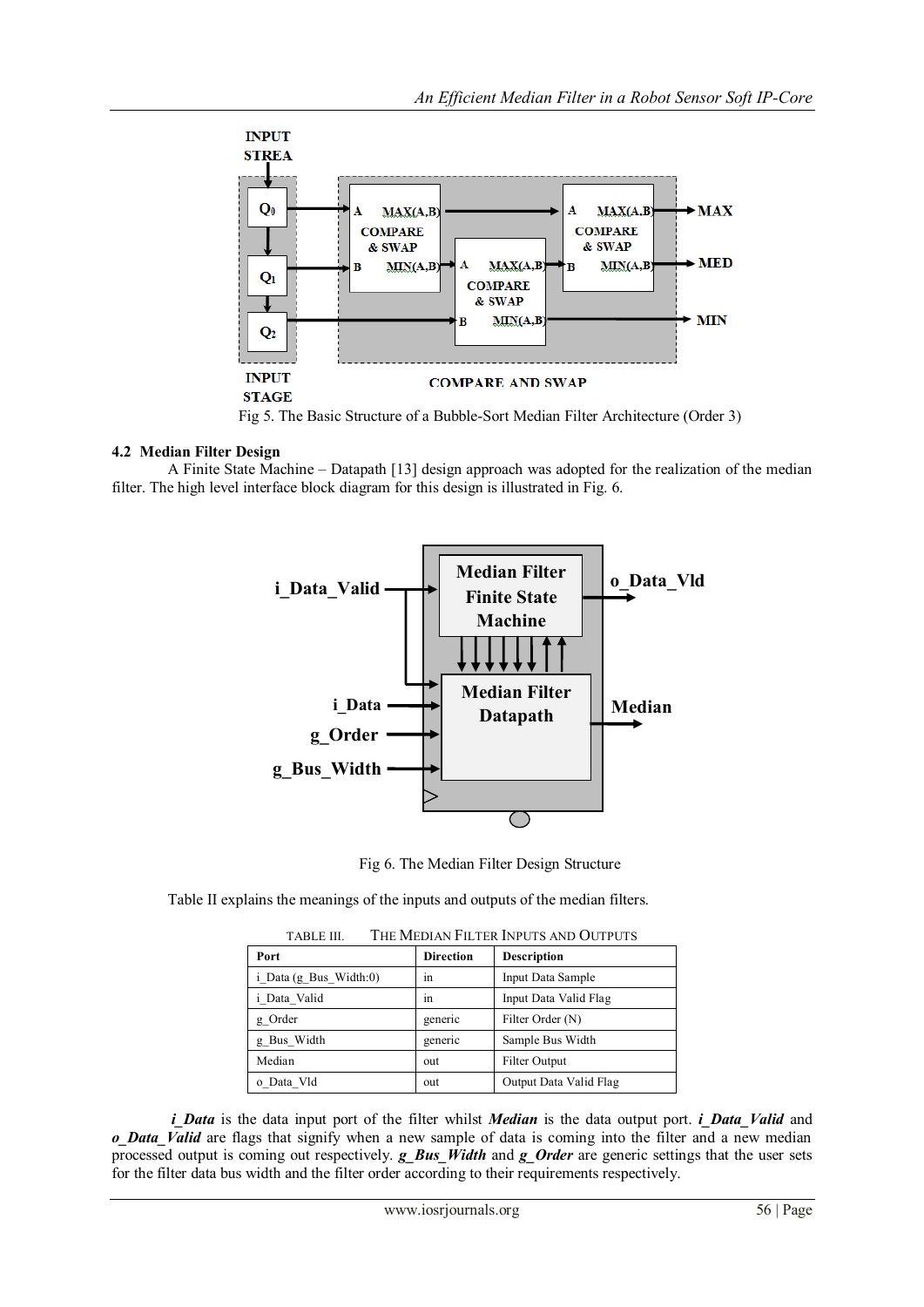## **4.2.1 The Datapath:**

The design concept for the datapath is illustrated in Fig. 7. The design employs only two Compare and Swap stages for implementing the median filter algorithm. Each Compare and Swap stage is made up of comparators and multiplexers that compare and swap the input data. The number of these comparators depends on the number of data samples passing through each stage. This number is determined by the filter order, N, requirement of the user. The filter order is set by setting g\_Order. The illustration in Fig. 7 shows a filter order setting of five, which requires two comparators in each Compare & Swap stage. Fig. 8 shows a more generic illustration of the Compare and Swap stages CS1 and CS2 where the required filter order is N.



Fig 7. The Median Filter Datapath Design



Fig 8. A Generic Illustration of the Operation of the CS1 and CS2 Blocks

#### **4.2.2 The Finite State Machine**

The datapath is controlled by signals from the finite state machine. The finite state machine controls the number of times the compare and swap stages are repeated based on the status of the Last Round flag. The status of the Last Round flag also depends on the filter order setting (g\_Order). The interface of the finite state machine is shown in Fig. 9.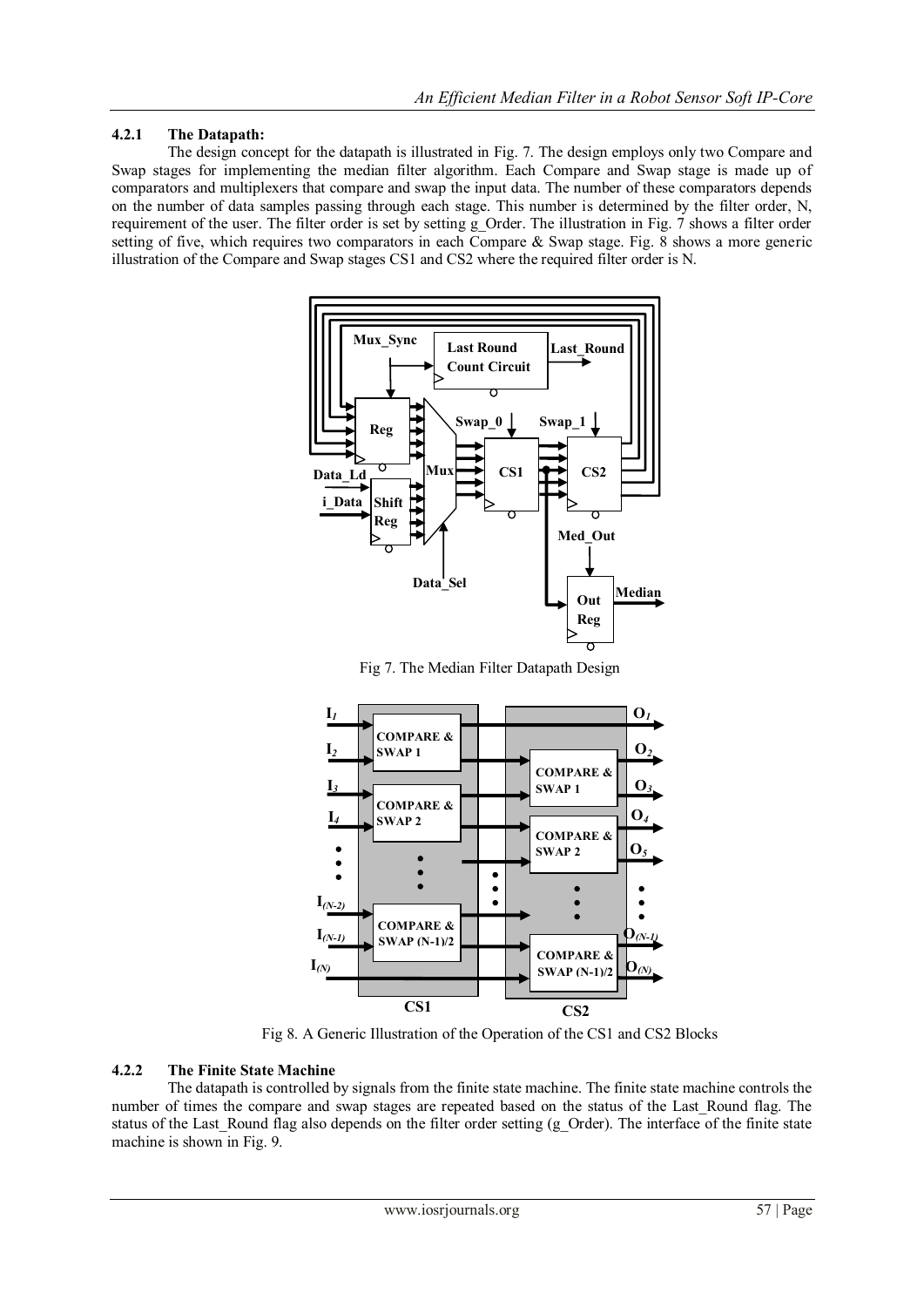#### **4.2.3 Median Filter Implementation**

The median filter design was implemented in VHDL and integrated with the Measurement Module to make the Line Sensor IP-Core as part of the Gecko3 Robot System on Chip Application.



Fig 9. The Median Filter Finite State Machine Interface

**V. RESULTS**

For all the bit resolution configurations varying from 4 to 10 bits, the two sensors were moved over a quantized grayscalesurface as illustrated in Fig. 10.



Fig 10. The Experimental Procedure - Sensor Motion over a Grayscale Surface

The outputs of the Line Sensor IP-Core for the motion over the grayscale surface were analysed for all bit resolution configurations. First, the output of the Measurement Module without filtering was noted. The Measurement Module's unfiltered data was filtered using a Matlab software median filter algorithm. The two sets of data were compared with the outputs of the complete Line Sensor IP-Core that included the median filter implementation in hardware. Fig. 11 illustrates the noisy output of the Measurement Module.



Fig 11. The output of the Measurement Module before filtering showing the corruption by impulse noise (Bit Resolution Configuration of 7)

The spiky impulse noise is evident across all grayscale levels. Fig. 12 illustrates the filtering results obtained from software (Matlab). Fig. 13 illustrates the filtering results obtained from the hardware (FPGA) implementation of the median filter.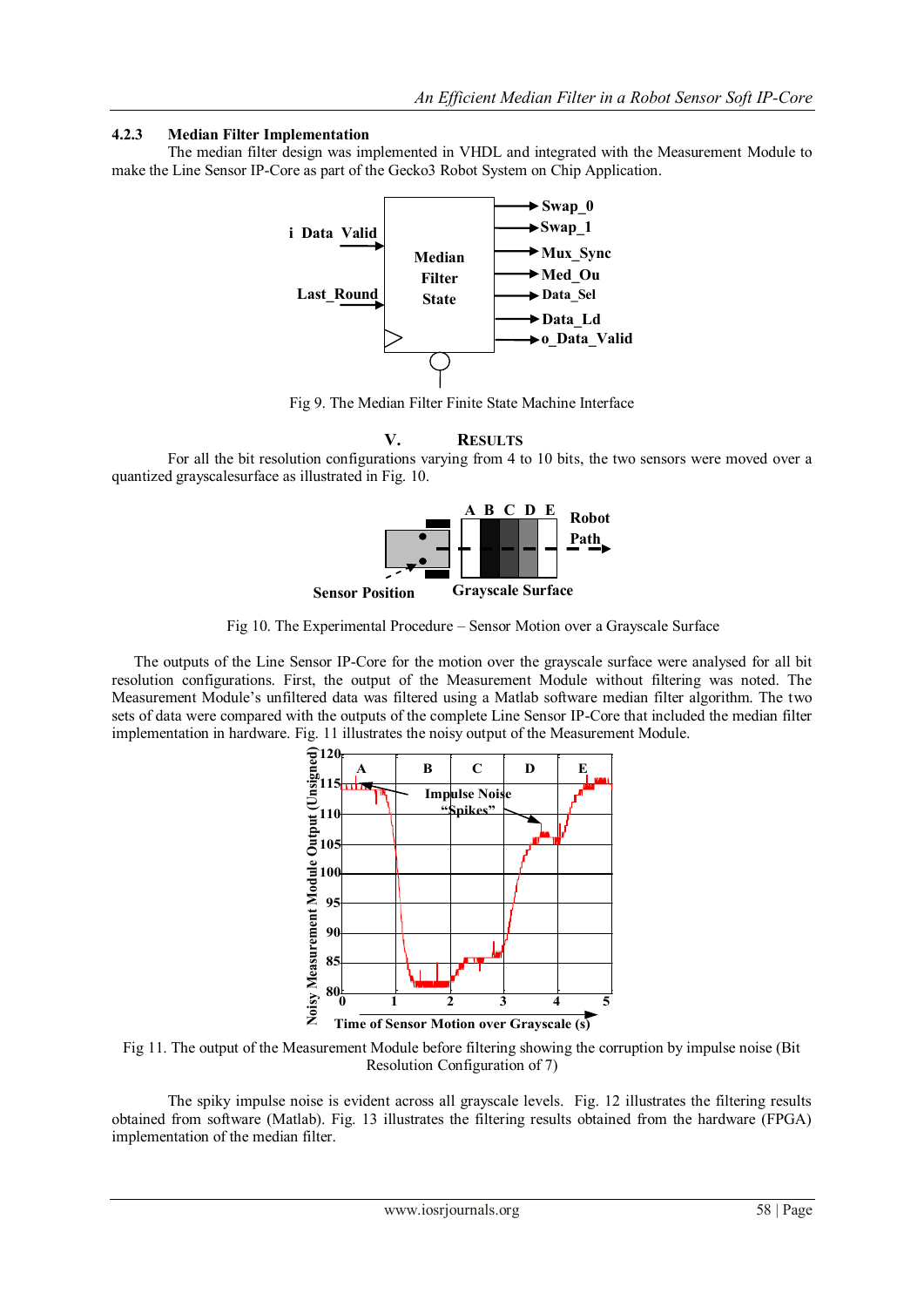

Fig 12. Results of filtering simulations with Matlab algorithm



The constraints of the hardware filter circuit designed are as given in Table III. The constraints values relate to the filter of order 9, the minimum order required to effectively filter the measurement module's data across all bit resolution configurations.

TABLE IV. MEDIAN FILTER CIRCUIT DESIGN PARAMETERS

| <b>Filter Delay</b>         | 570 <sub>ns</sub>                 |  |  |  |
|-----------------------------|-----------------------------------|--|--|--|
| Filter Frequency            | 2.2MHz                            |  |  |  |
| <b>Hardware Utilization</b> | 277 slices (1% of Spartan-3 FPGA) |  |  |  |

#### **VI. CONCLUSIONS**

A hardware median filter has been designed, developed and implemented as part of an ip-core for an autonomous mobile robot. The developed filter adopts a customized Bubble-Sort architecture. The architecture applies two Compare and Swap blocks whose operation is determined by the filter order and data bus width set by the user.

The use of only two compare and swap blocks to implement the median filter for various different orders removes the complexity dogma usually associated with median filter design. Such an approach also significantly reduces the latency challenges usually associated with median filtering. A latency in the order of nanoseconds makes the filter efficient and useful in real-time sensor systems for robot and other applications. The reconfigurability of the design allows even lower filter latencies and area utilization for lower order implementations. This is verified by simulations in Matlab and implementation in FPGA hardware.

#### **REFERENCES**

- [1] Rajul Maheswari, S.S.S.P.Rao and P.G.Poonacha, "FPGA Implementation of Median Filter", Proceedings of International Conference on VLSI Design'97, January 4-7, 1997, pp. 523-524.
- [2] V.G.Moshnyaga and K.Hashimoto, "An Efficient Implementation of 1-D Median Filter", Proceedings of the 52-th IEEE Midwest Symposium on Circuits and Systems (MWS2009), Cancun, Mexico, August 2-5, 2009, pp.451-454.
- [3] D. S. Richards, "VLSI Median Filters," IEEE Transactions on Acoustics, Speech, and Signal Processing, vol. 38, pp. 1, Jan 1990.